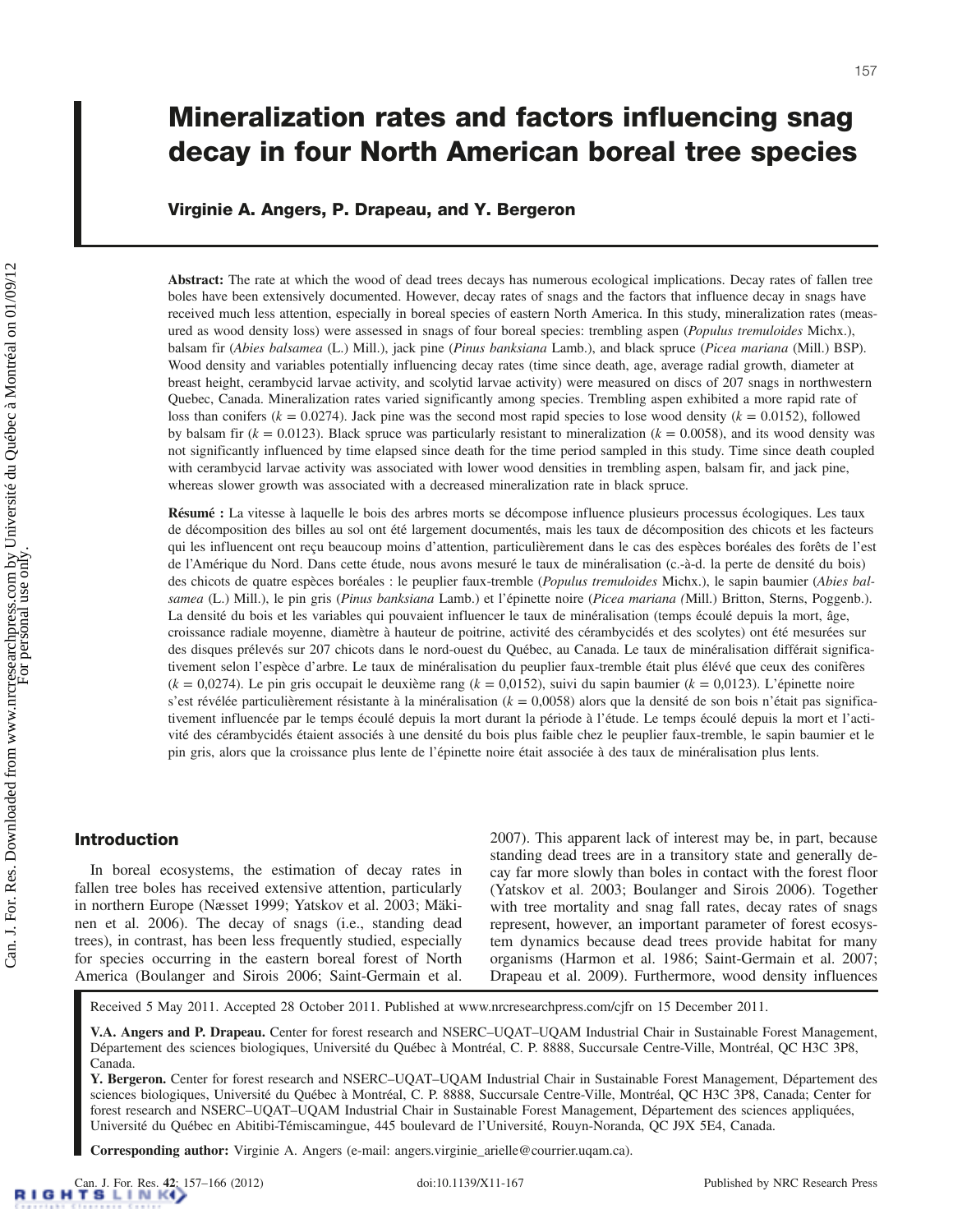breakage susceptibility and, therefore, plays an important role in snag dynamics (Basham 1991). Finally, because of their slow decay rates, snags also represent important slowreleased or stored carbon and nutrient pools (Bond-Lamberty et al. 2002; Boulanger and Sirois 2006).

Decay rates of dead wood are often examined as a function of time since death (Lambert et al. 1980; Boulanger and Sirois 2006; Brais et al. 2006), but several interacting parameters have been found to influence decay rates and can be roughly divided into three categories: the substrate itself, environmental conditions, and decomposer organisms. Tree species, time since death, size, age, decay status at time of death, wood nutrients, and concentrations of organic compounds, together with paths of entry for fungi such as wounds or branch stubs, have all been identified as substrate parameters affecting decay rates to some extent (Harmon et al. 1986). Growth rates may also be influential, as chemical properties and wood anatomy can delay or slow down mineralization rates in slowly growing trees (Rayner and Boddy 1988). Environmental conditions that influence wood decay include temperature, humidity, slope, elevation, and contact with the forest floor (Erickson et al. 1985; Harmon et al. 1986; Næsset 1999). The composition of the decomposer community and interactions among decomposer species, which consist mainly of fungi in boreal ecosystems, can also affect decay rates (Harmon et al. 1986; Edmonds and Eglitis 1989).

The variables that influence decay in snags are likely to be different from those that influence downed woody debris, particularly in regard to the environmental context and the community of decomposer organisms. For instance, moisture content is more limiting in standing dead trees than in boles in contact with the forest floor, which in turn may influence the composition and activity of the decomposer community (Erickson et al. 1985; Harmon et al. 1986). The same argument applies when considering different parts of the bole: as temperature and humidity conditions close to the soil might favour biological activity responsible for wood decay and ground proximity might favour fungi colonization, one could expect higher decay rates at the base than in more distal parts of the bole (Tarasov and Birdsey 2001; Shorohova et al. 2008). Other agents such as saproxylic insects may also play an important role in wood decomposition of snags. Wood borers are particularly active in dead trees in boreal forest ecosystems (Saint-Germain et al. 2007). These agents have been suggested as decay accelerators because of the galleries that they excavate in the wood (Rayner and Boddy 1988; Edmonds and Eglitis 1989; Zhong and Schowalter 1989).

In this paper, we document mineralization rates of snags of four commonly occurring species in the northeastern North American boreal forest, i.e., trembling aspen (Populus tremuloides Michx.), balsam fir (Abies balsamea (L.) Mill.), jack pine (Pinus banksiana Lamb.), and black spruce (Picea mariana (Mill.) BSP). More specifically, for each tree species, our objectives were (i) to assess mineralization rates based on loss of wood density with time, *(ii)* to compare mineralization rates at the snag base and at breast height (1.3 m), and (*iii*) to assess the influence of factors related to the tree itself (time since death, size, growth, age) and to the activity of two wood-boring insect groups (cerambycids and scolytids).

# Methods Study area

The study was conducted in northwestern Quebec (Canada) in the transition zone between mixedwood and coniferous boreal forest. The region is part of a broad physiographic unit known as the Northern Clay Belt, which is characterized by flat topography and clay deposits originating from the proglacial Lakes Barlow and Ojibway (Vincent and Hardy 1977). Climate is cold and continental, with a mean annual temperature of 0.7 °C and mean annual total precipitation of 889.8 mm (weather station of La Sarre; Environment Canada 2010). Two distinct areas were sampled.

For balsam fir, trembling aspen, and jack pine, sampling was conducted in the Lake Duparquet Research and Teaching Forest (LDRTF; 48°26′N–48°29′N, 79°26′W–79°18′W), which is located 45 km northwest of Rouyn-Noranda. The research forest is located in the Rouyn-Noranda ecological region, within the balsam fir – white birch (Betula papyrifera Marsh.) bioclimatic domain (Robitaille and Saucier 1998), where associations of balsam fir, black spruce, white spruce, paper birch, and trembling aspen dominate. The disturbance regime includes recurrent wildfires (Dansereau and Bergeron 1993) and periodic spruce budworm (Choristoneura fumiferana [Clem.]) outbreaks (Morin et al. 1993).

For black spruce, sampling was conducted in coniferous forests 120 km further north (49°25′N–49°50′N, 79°18′W– 78°41′W) in the Lake Matagami Lowland ecological region. This area is within the black spruce – feathermoss (*Pleuro*zium schreberi [Brid.] Mitt.) bioclimatic domain (Robitaille and Saucier 1998). The disturbance regime is characterized by large stand-replacing fires (Bergeron et al. 2004) with return intervals long enough for successional paludification processes to take place, organic deposits to accumulate, and low productivity open forests to develop (Simard et al. 2007).

Detailed stand characteristics including tree composition, stand age, past harvesting activities, snag density, speciesspecific annual mortality, and snag fall rates are provided in Angers et al. (2010).

### Field methods

Data collection was conducted during the summers of 2004 and 2005. Seventeen stands were selected, based on species composition, surficial material type (glaciolacustrine clay in LDRTF, glaciolacustrine clay overlain by a thick organic layer in black spruce stands), drainage class (mesic sites in LDRTF, subhydric sites in black spruce stands), and age (mature to overmature stands).

In each stand, a 20 m  $\times$  20 m plot was established in which every snag was identified. These were trees without green foliage that were at least 1.3 m tall and had a diameter at breast height (DBH)  $\geq$  5 cm. Additional snags were sampled in the surroundings of the plots to increase the number of samples of large-diameter stems and likely old snags based on their visual aspect (short broken bole, little bark remaining, soft wood). A total of 207 snags were sampled (Table 1). Characterization of snags included species, DBH  $(\pm 0.1 \text{ cm})$ , and activity of cerambycid, as well as scolytid larvae Cerambycidae (Coleoptera) and Scolytinae (Coleoptera: Curculionidae). These two groups of wood-boring beetles were selected because they are common xylophagous insects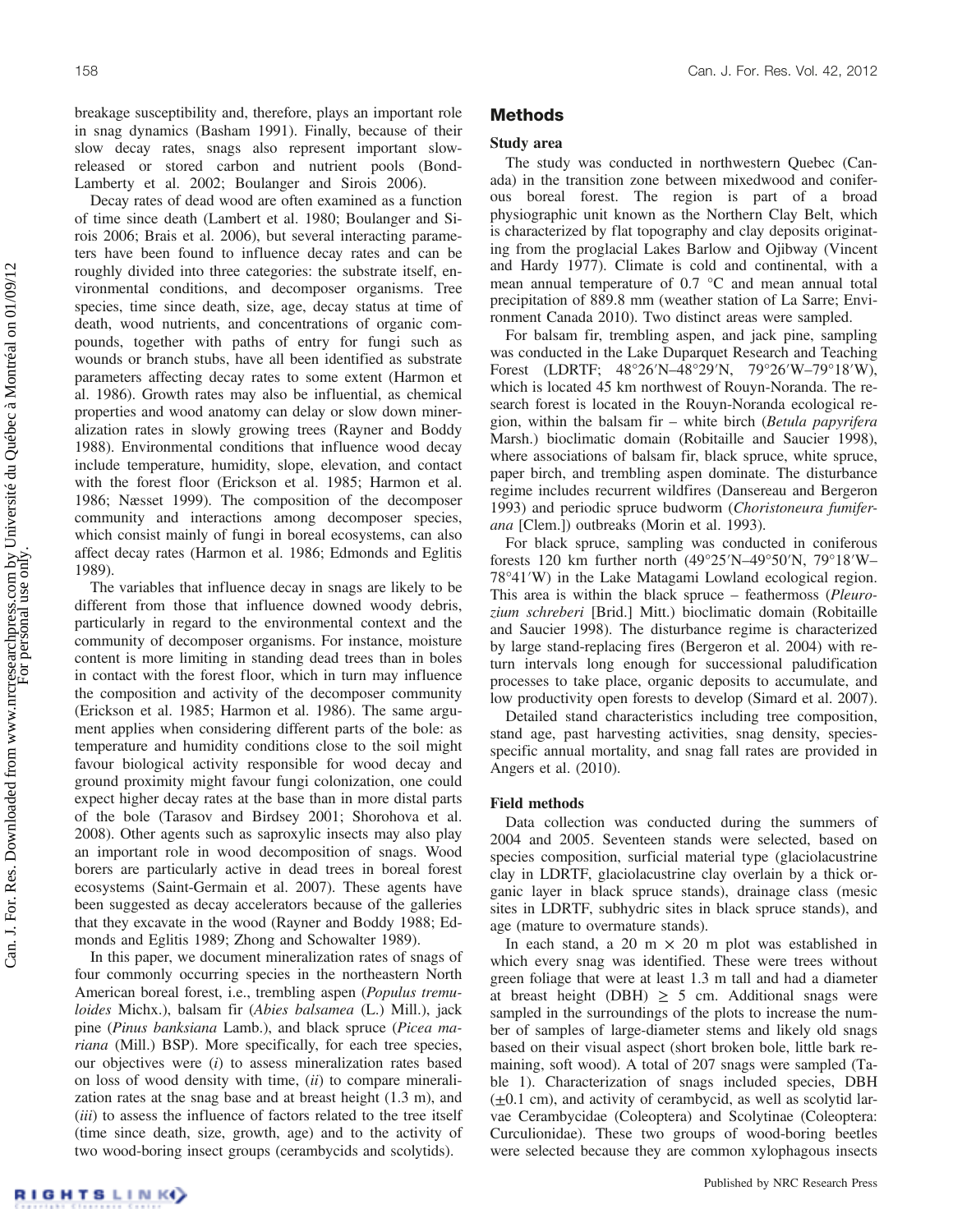| Species         | TSD (years)    | $DBH$ (cm)     | Age (years)     | Growth<br>$(cm \cdot year^{-1})$ | <b>SCOL</b> activity<br>$(holes·m-2)$ | CER activity<br>$(holes·m-2)$ |
|-----------------|----------------|----------------|-----------------|----------------------------------|---------------------------------------|-------------------------------|
| Trembling aspen | $8.6 + 0.9$    | $16.6 + 1.0$   | $63.9 + 2.8$    | $0.26 + 0.00$                    | $53.8 + 22.4$                         | $9.5 + 2.5$                   |
| $(n = 50)$      | $(1-25)$       | $(7.8 - 34.3)$ | $(68 - 323)$    | $(0.14 - 0.50)$                  | $(0 - 986.1)$                         | $(0-61.0)$                    |
| Jack pine       | $17.5 \pm 1.5$ | $14.3 \pm 0.8$ | $53.9 \pm 1.6$  | $0.26 \pm 0.01$                  | $31.1 \pm 8.0$                        | $17.2 + 4.4$                  |
| $(n = 37)$      | $(2-39)$       | $(7.1 - 29.3)$ | $(38-72)$       | $(0.18 - 0.46)$                  | $(0-178.2)$                           | $(0-121.6)$                   |
| Balsam fir      | $18.3 \pm 0.8$ | $18.6 \pm 0.8$ | $63.9 \pm 2.3$  | $0.30 \pm 0.01$                  | $251.7 \pm 102.9$                     | $30.0 \pm 3.2$                |
| $(n = 57)$      | $(4-31)$       | $(6.1 - 33.4)$ | $(37-170)$      | $(0.11 - 0.55)$                  | $(0-5615.3)$                          | $(0-102.9)$                   |
| Black spruce    | $16.4 \pm 1.4$ | $12.2 \pm 0.5$ | $156.5 \pm 5.5$ | $0.08 \pm 0.01$                  | $13.2 \pm 6.0$                        | $6.6 \pm 2.6$                 |
| $(n = 63)$      | $(3-65)$       | $(5.7 - 23.6)$ | $(39-126)$      | $(0.04 - 0.11)$                  | $(0-332.2)$                           | $(0-149.8)$                   |

Table 1. Characteristics of sampled snags.

Note: Values are expressed as mean  $\pm$  SE (range). TSD, time since death; DBH, diameter at breast height; SCOL, scolytid larvae activity; CER, cerambycid larvae activity.

of boreal forests (Saint-Germain et al. 2007) and because their activity is easily identifiable based on the size, shape, and angle of the entry holes that they create (Vallentgoed 1991). Cerambycid larvae activity (CER) was measured as the density of entry and exit holes per unit area between 1 and 1.3 m in height along snags (holes·m–2). Scolytid larvae activity (SCOL) was measured similarly, but for exit holes only.

Cross sections that were  $\approx$ 5 cm thick were taken from all snags. Fragile samples were taped with thread-enforced tape and cut using a fine-toothed bow saw to minimize fragmentation. To optimize the chances of successful crossdating, three cross sections were taken from each bole when possible: at the base, breast height, and near the top (around 3 m from top for intact trees and near the point of breakage for broken trees). This sampling procedure (i) reduced the risk of crossdating failure due to advanced decay, (ii) validated year of death with multiple crossdated sections, and *(iii)* increased capture of the last ring produced, as growth rings may be partial or absent along the bole in the last years of life in stressed trees (Mast and Veblen 1994; V.A. Angers, unpublished data). For broken trees, if the fallen tree top was reliably identifiable, a cross section was also taken to maximize crossdating success.

#### Sample manipulations

In this study, mineralization rates are expressed as wood density loss and were mostly due to respiration and leaching (sensu Harmon et al. 1986). Fragmentation was likely of minor importance as no external bole fragmentation occurred in bole sections where samples were taken. We assumed that fragmentation by invertebrates (Harmon et al. 1986; mainly cerambycid larvae) represented a negligible proportion of the sample volumes.

Following tree death, wood moisture often decreases in snags and fluctuates with environmental conditions (Johnson and Greene 1991; Boulanger and Sirois 2006). To avoid any bias related to influence of wood moisture on volume, we calculated sample volume on a dry-mass basis. In living trees, basic specific gravity (green volume, dry mass) is 7%– 12% lower than dry specific gravity (dry volume, dry mass; Jessome 1977) for the studied species. As moisture content is usually lower in snags than in trees, density values presented in this study are likely to be somewhat higher than those from other studies presented on a green volume basis, but not as much when compared with live wood density.

Only cross sections collected at base and breast height of snags were used for density measures. They were oven-dried at 60 °C and weighed to the nearest 0.01 g until mass was stable for at least 24 h. Bark was stripped, and dry volume  $(cm<sup>3</sup>)$  was calculated assuming a cylindrical shape averaging maximum and minimum diameters and thicknesses of the cross section. Wood density (g·cm–3) was calculated as the ratio of dry mass to dry volume.

### Tree-ring analysis

All cross sections were sanded until xylem cells were clearly visible. When necessary, hot glue was used to consolidate fragmented samples prior to sanding. Ring width was measured for each cross section along two radii (one when decay impeded ring visibility elsewhere on the cross section) using a Velmex micrometer (0.001 mm precision; Velmex Incorporated, Bloomfield, New York, USA).

Year of death was considered as the year of the last ring produced. To establish year of death, each individual treering series that was generated by all sampled cross sections was crossdated against master series constructed for balsam fir, jack pine, and trembling aspen from nearby living trees in LDRTF (Angers et al. 2010) and from a master chronology developed for black spruce (Simard et al. 2007). Crossdating was performed using marker years and was verified with COFECHA (Holmes 1983) and TSAP (Rinn 1996) programs, with the latter being used for visually comparing the pattern generated by each tree-ring series and the average of the master series. When discrepancies in years of death were obtained for cross sections belonging to the same dead tree, the most recent year was retained. Cross sections from only one snag (trembling aspen) could not be successfully crossdated. Time since death (TSD, years) was calculated as the difference between the year of sampling and the year of death. Tree age (years) was usually assessed as the difference between year of death and year of production of the innermost ring at base height. When the inner part of the bole was decayed at base height, we estimated the number of missing rings based on averages made on discs taken at the base where all rings were visible. Average annual growth (growth, cm·year–1) was measured as DBH/age.

#### Data analysis

The negative exponential model has been the most widely used in the literature to describe changes in dead wood den-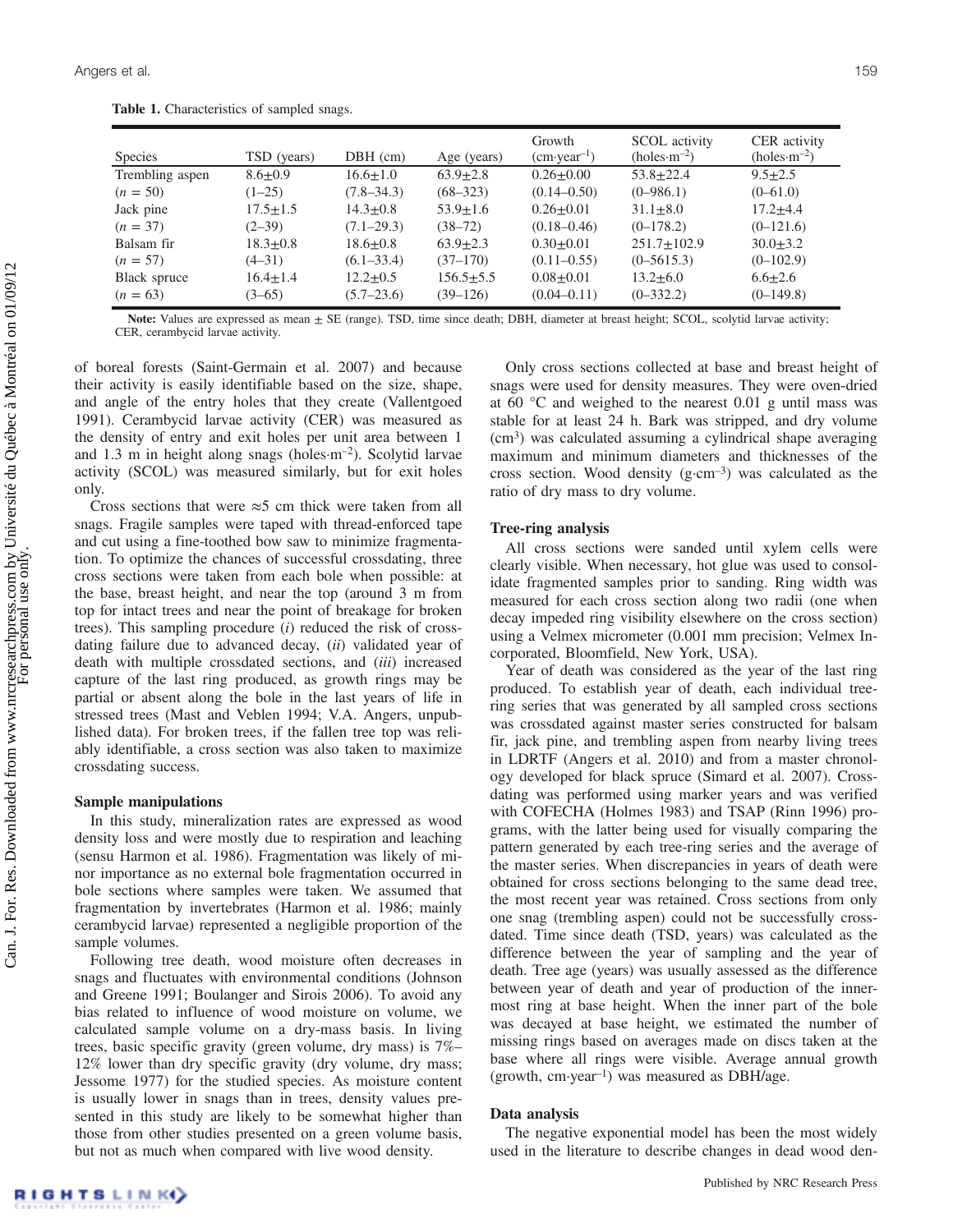

Fig. 1. Linear relationship between wood density and time since death (TSD) at the tree base (+, solid line) and at breast (●, broken line) height (Ht). Results from repeated-measures analysis of variance are presented in the upper right corner. Line slopes (*m*) are indicated. b) Jack pine

 $0.6$ 



sity over time since tree death (e.g., Foster and Lang 1982; Yatskov et al. 2003; Brais et al. 2006):

$$
[1] \qquad Y_t = Y_0 e^{-kt}
$$

where  $Y_t$  is wood density (g·cm<sup>-3</sup>) t years after death,  $Y_0$  is initial wood density, and  $k$  is the mineralization rate constant (year–1) (Olson 1963). Despite some concerns about its ability to adequately represent mineralization in some cases (Laiho and Prescott 2004), this model provides the k constant that refers to the rate of mass loss each year, which is the typical benchmark used in most studies that compare mineralization rates.

The simple linear model has also been employed to describe decay, although to a lesser extent (e.g., Graham and Cromack 1982):

$$
[2] \qquad Y_t = Y_0 + mt
$$

where  $Y_t$ ,  $Y_0$ , and t are as previously defined, and m represents the fraction of initial mass that is lost each year.

For each species separately, we first used both the negative exponential model and simple linear model, using the samples collected at breast height. In both cases, we added site as a random effect to account for the between-site variance. Then, as wood density loss was well represented by the simple linear model in all species (see results), further analyses were based on that model. To assess if mineralization rates were different between species, analysis of covariance (AN-COVA) was used on wood density. To assess if mineralization rates were different between breast height and the base of snags, we used repeated-measures analysis of variance because of the nonindependence of those two measures.

Given verified or suggested relationships published in the literature (e.g., Edmonds and Eglitis 1989; Yatskov et al. 2003; Edman et al. 2006), we assessed the influence of six variables on wood mineralization (TSD, DBH, age, growth, SCOL, and CER; see Table 1) by building a series of models using multiple linear regressions. The rationale of model construction was based on the potential biological influence of variables on wood mineralization. For all modelling analyses, we used wood density at DBH. Because TSD was a significant factor influencing mineralization according to simple linear models (see Results), we considered it alone and included it in all models. DBH, age, and growth are tree-level characteristics that are determined by tree life history. Models including these individual variables were tested, as well as

160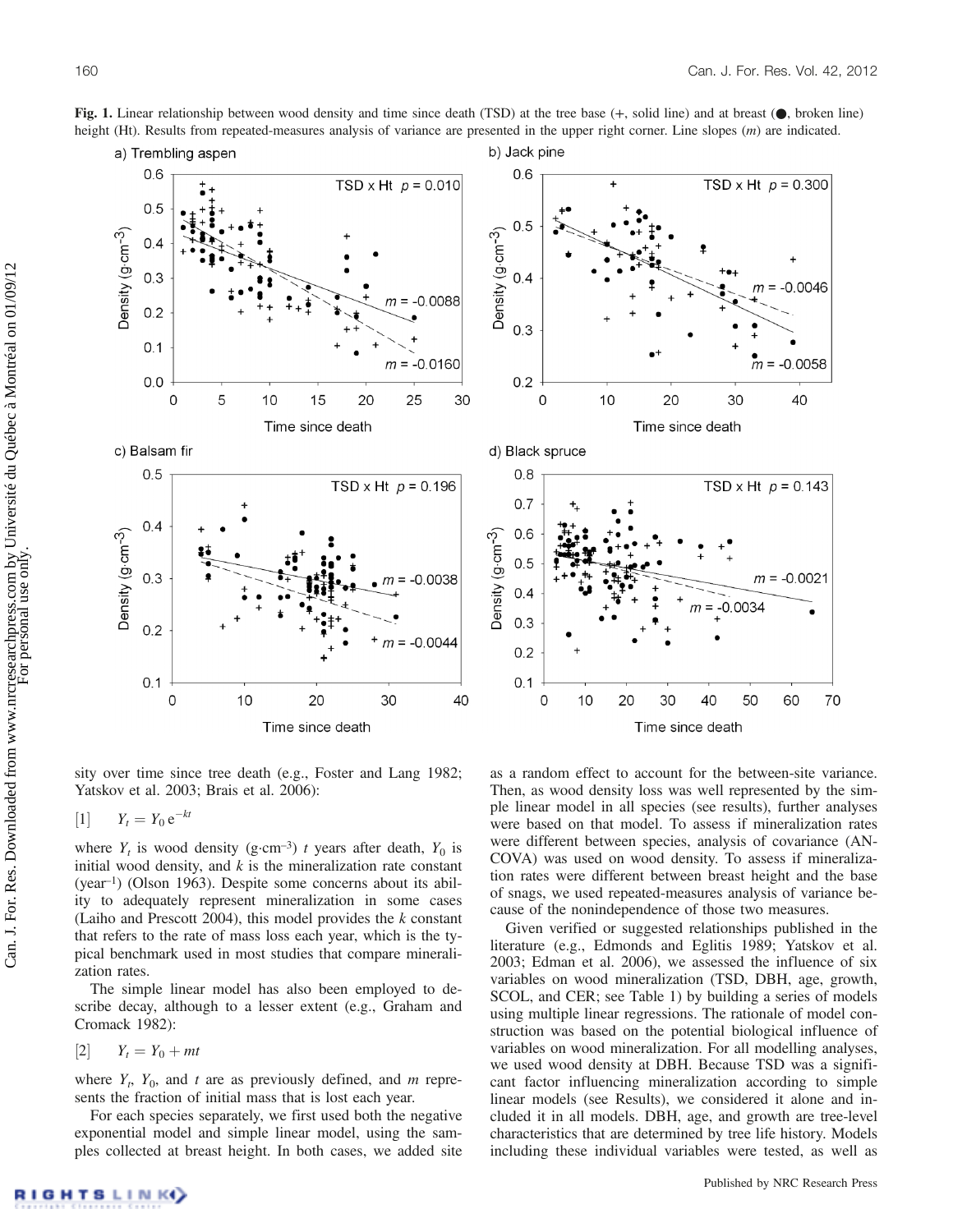|                 | Linear model        |         |       | Negative exponential model |         |       |
|-----------------|---------------------|---------|-------|----------------------------|---------|-------|
| Species         | $m + SE$            |         |       | $k + SE$                   |         |       |
| Trembling aspen | $-0.0088 + 0.0002a$ | < 0.001 | 0.494 | $0.0274 + 0.0007$          | < 0.001 | 0.510 |
| Jack pine       | $-0.0058 + 0.0002b$ | < 0.001 | 0.564 | $0.0152 + 0.0005$          | < 0.001 | 0.537 |
| Balsam fir      | $-0.0038 + 0.0002c$ | 0.006   | 0.283 | $0.0123 + 0.0006$          | 0.010   | 0.250 |
| Black spruce    | $-0.0021 + 0.0002$  | 0.089   | 0.164 | $0.0058 \pm 0.0003$        | 0.038   | 0.062 |

Table 2. Mineralization rates of linear and negative exponential wood decay models.

Note: For linear model slopes  $(m)$ , all values differed significantly among species  $(p < 0.05)$  according to ANCOVA. Black spruce was not included in species comparisons as its site conditions differed greatly from the others.

| <b>Species</b>             | Parameter  | Model-averaged estimate | Unconditional SE |
|----------------------------|------------|-------------------------|------------------|
| Trembling aspen $(n = 50)$ | <b>TSD</b> | $-0.0078$               | 0.0020           |
|                            | <b>CER</b> | $-0.0013$               | 0.0006           |
| Jack pine $(n = 37)$       | <b>TSD</b> | $-0.0053$               | 0.0011           |
|                            | <b>CER</b> | $-0.0009$               | 0.0004           |
| Balsam fir $(n = 57)$      | <b>TSD</b> | $-0.0024$               | 0.0010           |
|                            | <b>CER</b> | $-0.0007$               | 0.0002           |
| Black spruce $(n = 63)$    | Growth     | $-1.4258$               | 0.6499           |
|                            | DBH        | $-0.0080$               | 0.0036           |

Table 3. Parameters associated with wood decay according to multimodel inference.

Note: TSD, time since death; CER, cerambycid larvae activity; growth, average growth; DBH, diameter at breast height.

models including combinations of them. Because growth is derived from DBH and age and is therefore strongly correlated to those variables, we did not include growth in the same models as age and DBH. Wood-boring insect effects (SCOL and CER) were considered separately. Finally, we ensured that models generated from standard least-square and stepwise (forward and backward) regressions were already included in the series of models and were added if not, as well as the null and full models. Two full models were tested to assess the effect of growth, as well as DBH and age. In jack pine, TSD and age were highly related to one another because all trees originated from the same postfire cohort. For this reason, models including those two variables were excluded. Prior to all regression models, assumptions of normality and homoscedasticity were verified. In black spruce, wood density data was squared to meet normality. A variance inflation factor (VIF) was also computed for each predictor to ensure that there was no collinearity between explanatory variables that were entered together in the models.

Akaike's information criterion (AIC) was then used to select the best model, i.e., the most simple and parsimonious among the candidate models (Burnham and Anderson 2002). Given that the sample size  $(n)$  for each species was rather small relative to the number of parameters  $K$  (i.e.,  $n/K <$ 40), the second-order Akaike information criterion  $(AIC<sub>c</sub>)$ was used, as expressed by

½3- AICc ¼ 2ðlog likelihoodÞ þ 2K þ ½2KðK þ 1Þ=ðn K 1Þ-

where  $K$  is the number of parameters in the model, including the intercept and variance.

When several models competed for the topmost rank among the candidates ( $\Delta AIC_c < 2$ ), indicating uncertainty regarding the best model, we used multimodel inference (Burnham and Anderson 2002). To assess the magnitude of a given variable's effect, we computed a weighted average of the regression coefficients of that variable for all models that included it. Model-averaged estimates and unconditional standard errors were generated and used to build a 95% confidence interval.

# Results

The range and distribution of snag ages changed from species to species and were related to stand dynamics, disturbance history, and snag fall rates (Angers et al. 2010). Trembling aspen snag recruitment was mainly caused by self-thinning and senescence. As that species was the least persistent as a snag, the time frame for calculation of mineralization rates was limited to 25 years (Fig. 1). Jack pine mortality was relatively constant through time, and the time frame covered almost 40 years. In balsam fir, the 1970–1987 spruce budworm outbreak (Morin et al. 1993) was responsible for a large fraction of balsam fir mortality, as suggested by the high number of trees that had died  $\sim$ 20 years ago. Black spruce mortality was relatively constant over the last 30 years with some old snags  $(\geq 30)$  years old) still standing.

### Mineralization rates

Regardless of model type (linear or negative exponential), wood density decreased significantly with time since death for all tree species sampled at LDRTF ( $p < 0.05$ ; Table 2; Fig. 1), although stronger in trembling aspen and jack pine  $(r^2 > 0.49)$ , linear models) than in balsam fir  $(r^2 = 0.28)$ . Differences between linear and negative exponential models were so slight for these species (the difference in  $r^2$  was always  $\langle 0.03 \rangle$  that they can be considered equivalent. This similarity indicates that the populations of snags studied experienced a relatively constant loss of wood density for each time interval for the time periods sampled in this study.

In black spruce, density was not significantly influenced by TSD according to the linear model. The negative expo-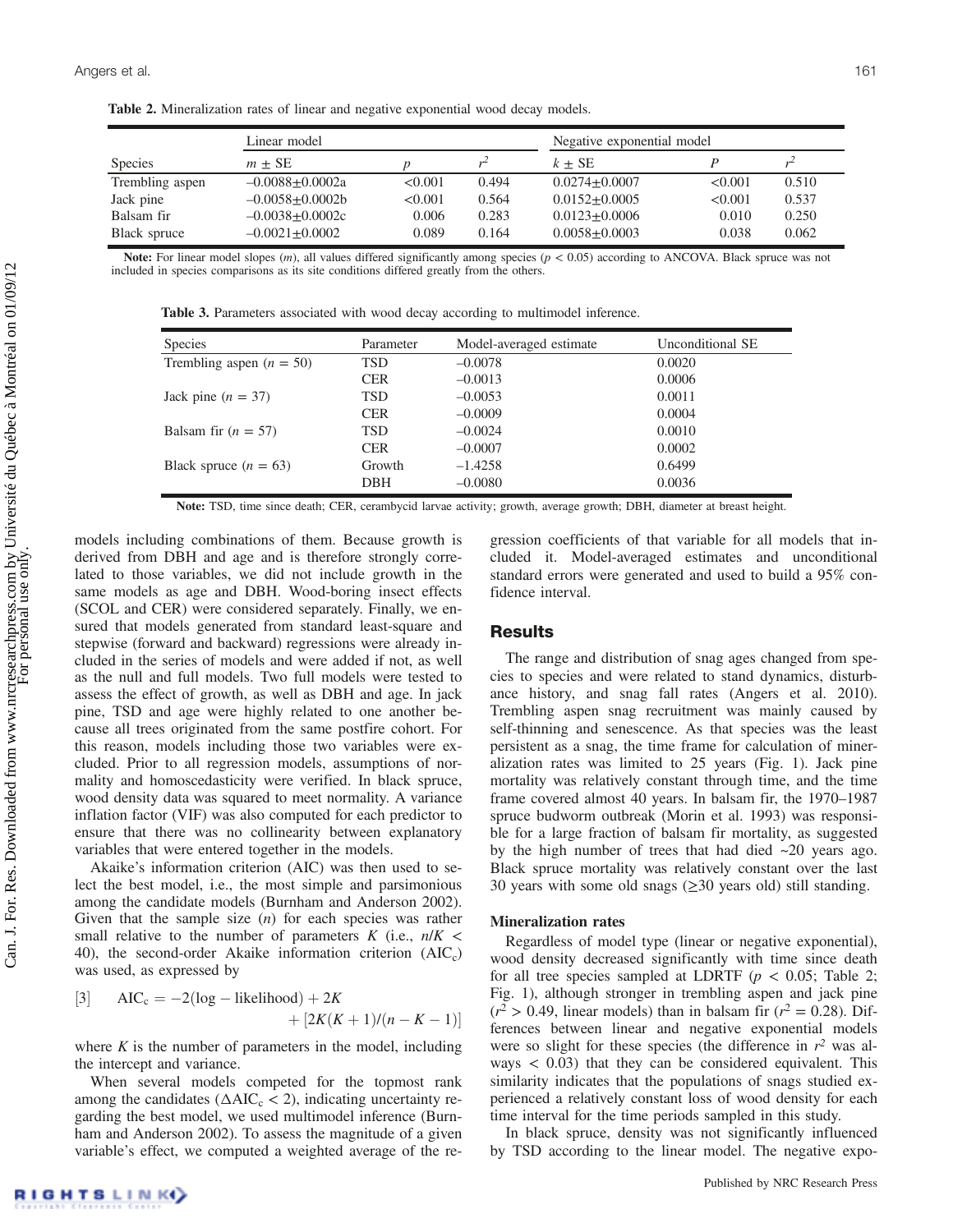Fig. 2. Contribution of cerambycid larvae to wood mineralization in (a) trembling aspen, (b) jack pine, and (c) balsam fir. Linear regressions presented were built with TSD kept constant at mean TSD for each species. Broken lines indicate 95% confidence intervals.

a) Trembling aspen



nential model, although indicating a significant influence of TSD, was very weak ( $r^2 = 0.062$ ), and the decay rate did not significantly differ from 0 when the oldest snag (65 years





old, 20 years older than the second oldest snag) was removed.

Mineralization rates, whether represented by a negative slope in linear models (absolute value of  $m$ ) or a mineralization rate constant in the negative exponential model  $(k)$ , were fastest in trembling aspen, followed by jack pine and balsam fir (Table 2). ANCOVA on linear models indicated that the slope of trembling aspen was significantly steeper compared with that of the conifers. The jack pine mineralization rate was higher than that of balsam fir. As site conditions in black spruce stands differed from those of the other species (see Discussion), direct comparisons of mineralization rates can be misleading.

Loss in wood density also progressed with time since death at the base of the snag in every species (Fig. 1), but mineralization rates were not significantly different from those recorded at breast height in all coniferous species. In aspen, however, mineralization rates were significantly greater at the tree base than at breast height.

#### Factors associated with mineralization rates

Trembling aspen, jack pine, and balsam fir models all included TSD and CER as the most influential factors affecting wood mineralization. In all cases, TSD was clearly the most important factor. Increased cerambycid larvae activity was associated with lower wood densities but was three to six times less influential than TSD (Table 3; Fig. 2). The three species presented at least three competitive models that included other variables, but multimodel inference revealed that these additional variables did not add significant additional information regarding changes in wood density.

In black spruce, results from Akaike model selection revealed that of the five variables included in competing models, only growth, and to a much lesser extent DBH, influenced wood mineralization. Snags with slow growth and smaller DBH (Tables 1 and 3; Fig. 3) tended to decompose more slowly. As suggested by the very weak relationship between TSD and wood density, TSD did not emerge as a variable of influence in black spruce when compared with models that included other explanatory variables.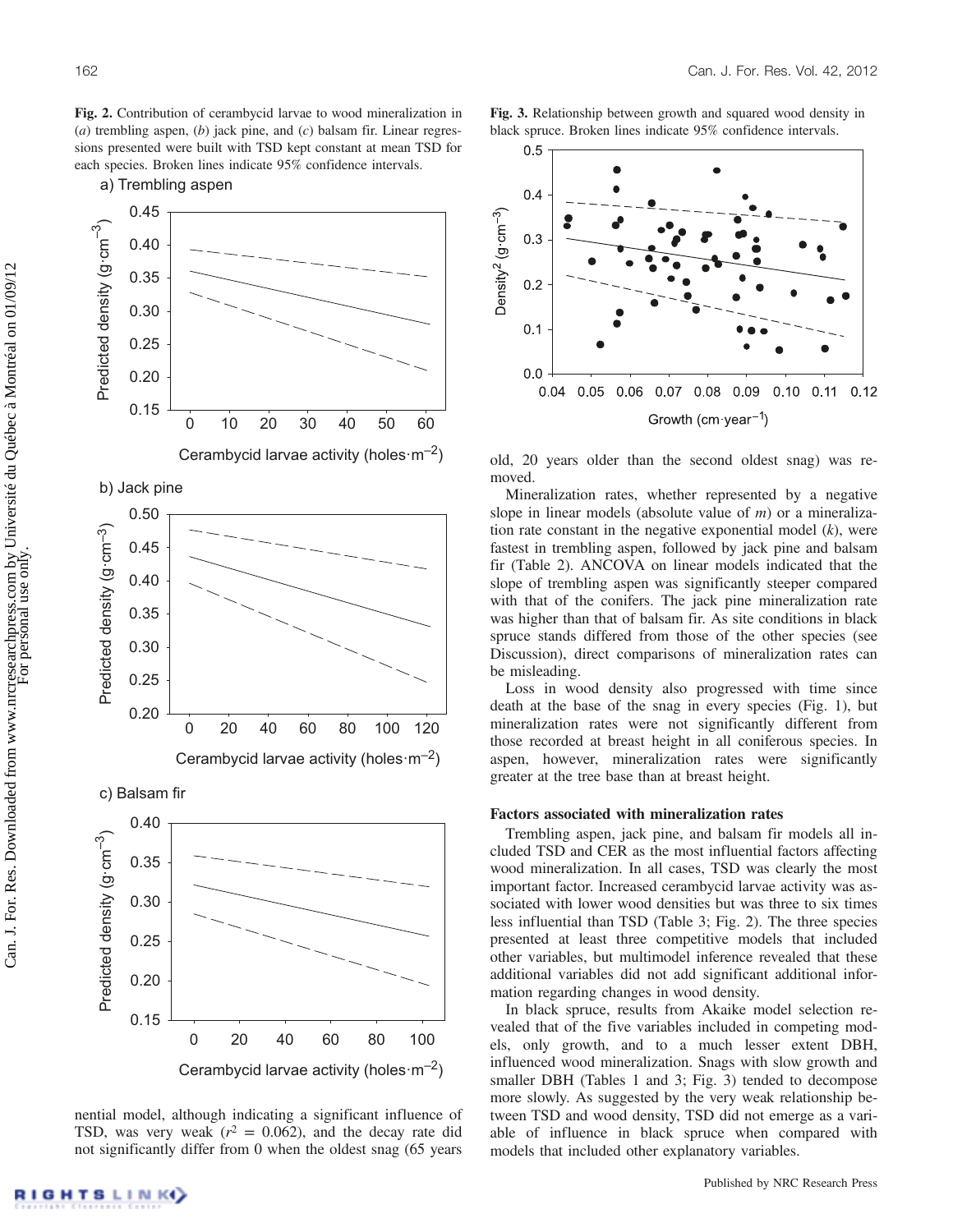| Table 4. Reported decomposition rates from other studies. |  |  |  |
|-----------------------------------------------------------|--|--|--|
|-----------------------------------------------------------|--|--|--|

| <b>Species</b>  | Reference                                                  | k               | $\boldsymbol{m}$ | Type of deadwood |
|-----------------|------------------------------------------------------------|-----------------|------------------|------------------|
| Trembling aspen | This study                                                 | 0.0274          | $-0.0088$        | Snags            |
|                 | Alban and Pastor 1993                                      | 0.080           |                  | Logs             |
|                 | Brais et al. 2006                                          | 0.060           |                  | Logs             |
|                 | Miller 1983                                                |                 | $-0.022$         | Logs             |
| Jack pine       | This study                                                 | 0.0152          |                  | Snags            |
|                 | Alban and Pastor 1993                                      | 0.042           |                  | Logs             |
|                 | Brais et al. 2006                                          | 0.020           |                  | Logs             |
| Balsam fir      | This study                                                 | 0.0123          | $-0.0038$        | Snags            |
|                 | Lambert et al. 1980                                        | 0.0299          |                  | Logs             |
|                 | Foster and Lang 1982                                       | 0.029           |                  | Logs             |
| Black spruce    | This study                                                 | 0.0058          | $-0.0021$        | Snags            |
|                 | Bond-Lamberty et al. 2002; Bond-Lamberty and<br>Gower 2008 | $\approx 0.025$ |                  | Snags and logs   |

# **Discussion**

### Mineralization rates of snags

Mineralization occurred in three out of the four snag species that we studied. We found little comparable information on snag mineralization rates for the studied species. The only mineralization rates that have been reported for snags were for trembling aspen and black spruce. In the same region, Saint-Germain et al. (2007) found results similar to those obtained in our study. Both tree species showed a significant negative linear relationship between wood density and time since death, and snags in trembling aspen decreased in density at a significantly faster rate  $(m = -0.00746)$  compared to black spruce  $(m = -0.00319; M.$  Saint-Germain, personal communication). In fire-killed black spruce snags, Boulanger and Sirois  $(2006)$  estimated a mineralization rate  $(k)$  of 0.00063, and this value did not significantly differ from 0 along a 29-year-long chronosequence. Their results were likely influenced, however, by differing disturbance, environmental, and geographical contexts that would impede direct comparison with our study.

Whether or not mineralization is detectable in snags seems to vary with both tree species and location. In boreal species, snag mineralization can be minimal, as wood density does not significantly change as a function of time (Johnson and Greene 1991; Yatskov et al. 2003; Boulanger and Sirois 2006). Other studies have shown that mineralization is detectable but it is slow (Yatskov et al. 2003; Saint-Germain et al. 2007).

As all snags were detected in the field and only one snag could not be crossdated, changes in wood density presented in this study represent the best possible estimation of the mineralization process occurring in standing dead trees given the methodological approach selected. However, as wood density influences breakage susceptibility (Putz et al. 1983; Basham 1991), more rapidly decaying snags might have fallen before we had a chance to sample them. This likely introduces an underestimation bias in mineralization rates, particularly for old snags (Storaunet and Rolstad 2002, 2004).

It is generally acknowledged that downed logs decompose faster than snags (Johnson and Greene 1991; Yatskov et al. 2003; Boulanger and Sirois 2006; but see birch in Yatskov et al. 2003) as a result of more favourable environmental conditions such as wood moisture for decay organisms and

better connections to the forest floor for microorganisms to access logs. When compared with mineralization rates of dead wood (logs, occasionally snags and logs) reported in other studies, our data indicate that snag mineralization rates are consistently slower for trembling aspen, balsam fir, and jack pine logs and for snags and logs of black spruce (Table 4).

Among the species sampled at LDRTF, mineralization rates were up to two times slower for conifers than for trembling aspen. Mineralization rates are known to be higher in deciduous species than in coniferous species, as has been demonstrated in species of Betula and Populus (Yatskov et al. 2003; Mäkinen et al. 2006; Saint-Germain et al. 2007). Differences in anatomical structures and chemical composition are often cited to explain this trend (Harmon et al. 1986). When compared with conifers, the high carbohydrate and low lignin contents of aspen (Peterson and Peterson 1992) make this species more susceptible to decay.

The loss of wood density in black spruce exhibited a different response to TSD. In the Akaike model selection approach, TSD was not identified as a significant factor influencing mineralization rates, suggesting that influence of TSD is minimal or, at best, secondary when other parameters are considered for black spruce (see below). This was supported by the linear and negative exponential models results.

#### Modelling mineralization rates of dead wood

When modelling dead wood density loss over time (logs and (or) snags), most authors have used the exponential decomposition model, i.e., a relationship that assumes that mineralization rate is constant though time (Alban and Pastor 1993; Yatskov et al. 2003; Brais et al. 2006). To a lesser extent, linear models have also been used (Lambert et al. 1980; Graham and Cromack 1982; Yatskov et al. 2003), suggesting that snags experienced a constant loss of wood density at each time interval. Some studies have reported differential mineralization rates during the process of decay: sigmoid relationship (Tarasov and Birdsey 2001; Mäkinen et al. 2006) or multiphase decay process representing periods with distinct mineralization rates along the decay process (Yatskov et al. 2003). Those fits suggest that there is a lag time of slow wood density loss before mineralization becomes effective. This can be due to the time required for the decomposer community to colonize and establish in the substrate (Means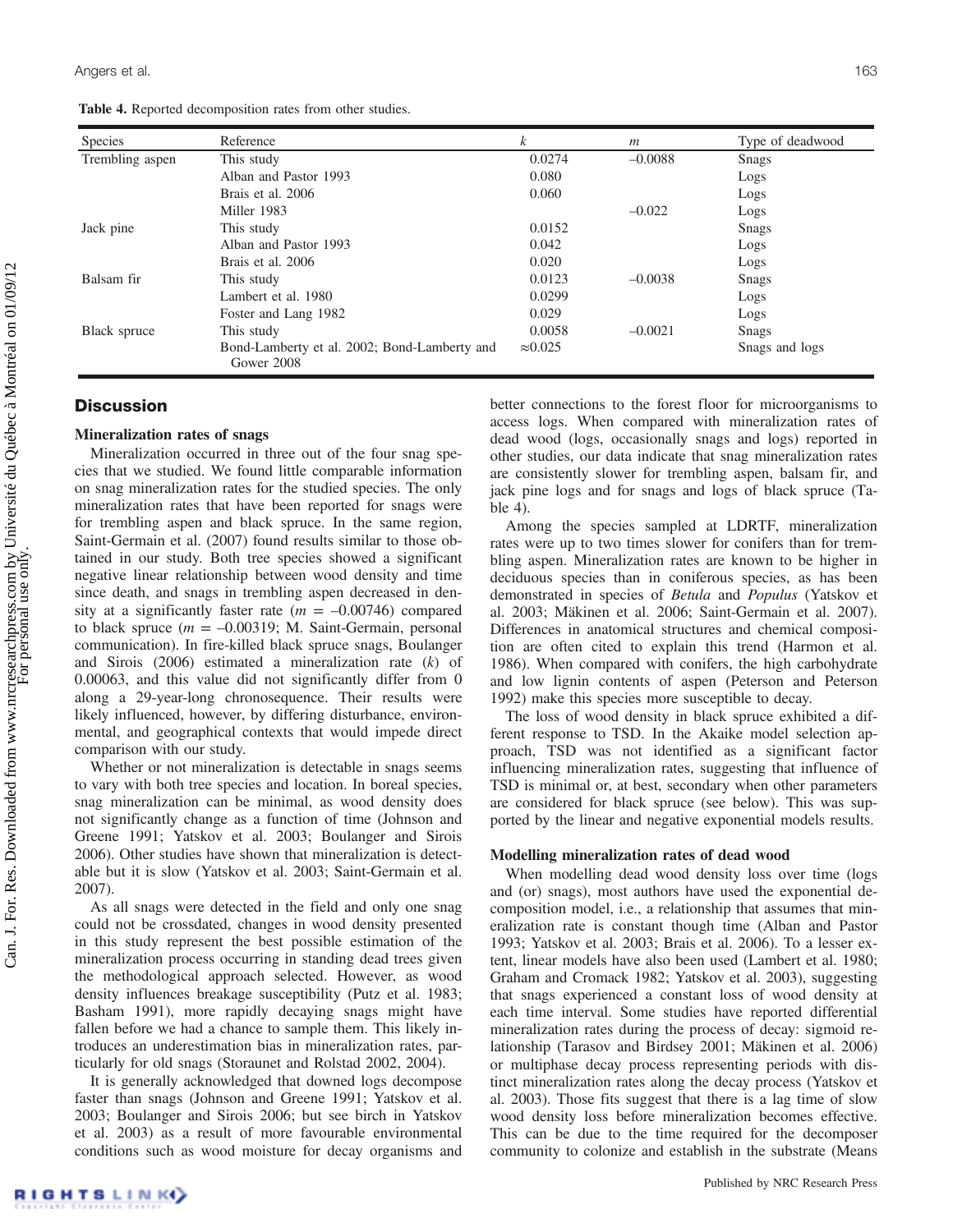et al. 1985). In studies in which standing and fallen woody debris have been pooled, the lag phase could roughly correspond to the period when dead trees are still standing and experience slow mineralization (Mäkinen et al. 2006).

In our study, for the time frames sampled, linear and negative exponential relationships described density loss equally well, and relationships did not suggest any shift in mineralization rates throughout the sequence. However, we only considered standing dead trees. Considering the complete range of dead wood (snags and logs), which represent a longer time scale relative to snags alone, would probably have highlighted one type of model more clearly. However, caution is required before extrapolating these relationships to logs as mineralization rates are reported to be much higher when boles are in contact with the forest floor (Yatskov et al. 2003; Boulanger and Sirois 2006).

### Differential mineralization rates within a snag

Studies have shown that density can be very heterogeneous within a dead bole and even within a single piece of wood (Creed et al. 2004). In snags, Harmon (1982) reported no difference in mineralization rates at the base of stems in firekilled snags (mostly hardwoods). However, Shorohova et al. (2008) reported higher losses in wood density for stumps compared with logs and snags in Norway spruce (Picea abies L.), Scots pine (Pinus sylvestris L.), and two birch species. In our study, the only significant positional difference was found in trembling aspen, with more rapid loss of wood density at the base of the snag than at breast height. The lack of difference for conifers may be attributable, in part, to the base of conifer trees often being impregnated with phenolic compounds that slow down decay (Tarasov and Birdsey 2001).

### Factors associated with mineralization rates

In boreal ecosystems, climate is the main factor that limits heterotrophic activity and, hence, wood decay (Trofymow et al. 2002). The very low mineralization rates in snags that were observed in both our study and elsewhere are attributable to two main factors. First, because snags eventually fall, the time frame available for sampling is shorter than in logs and might not allow detection of decreasing density (Yatskov et al. 2003). Second, the low moisture content of standing dead trees limits metabolic processes that control decomposer activity, particularly that of fungi (Erickson et al. 1985; Harmon et al. 1986; Johnson and Greene 1991). Other factors influence microclimatic conditions that, in turn, influence the presence and activity of the decomposer community and, therefore, mineralization rates.

### Saproxylic insect colonization

A relationship between saproxylic insect colonization and wood mineralization has often been suspected but has rarely been quantified. In our study, the multimodel inference approach indicated that the activity of cerambycids, but not that of scolytids, contributed to wood mineralization. Edmonds and Eglitis (1989) found similar results in Douglas-fir (Pseudotsuga menziesii [Mirb.] Franco). Greater influence of cerambycids than scolytids activity on decay might be due to differential impacts of the wood-boring behaviour of each group: cerambycid larvae make larger entry and exit holes, dig longer galleries, and penetrate deeper into the wood than scolytids, thereby exposing more internal wood surface area to fungi. They may also carry different assemblages of decay agents (Zhong and Schowalter 1989).

Although fragmentation by gallery excavation of larvae likely exerts a minor effect on wood decomposition (Harmon et al. 1986; Zhong and Schowalter 1989), other aspects of this activity may more strongly influence the process. First, by penetrating the bark and (or) the wood, larvae provide access to carbohydrate resources for decomposer microorganisms such as fungi and bacteria. Second, these galleries also allow moisture to penetrate the bole, creating a more favourable environment for decomposition (Rayner and Boddy 1988; Zhong and Schowalter 1989). Lastly, insects may act as vectors of decomposer spores and directly inoculate wood (Rayner and Boddy 1988; Zhong and Schowalter 1989).

This said, the association between cerambycid larvae activity and mineralization rates found in three snag species (Fig. 2) has to be examined in the light of the colonization patterns of saproxylic insects on host trees. In conifers, colonization by cerambycids is mostly concentrated in dying or recently dead trees (Haack and Slansky 1987; Hanks 1999). The activity of cerambycids is concentrated at the beginning of the mineralization process, and it is thus likely that it may be a contributing factor in the mineralization process during the following years. In aspen, however, cerambycid larvae colonize snags in middle to late stages of decay, when wood density has already significantly decreased (Saint-Germain et al. 2007). In this situation, the association observed between higher cerambycid larvae activity and lower wood density (Table 3; Fig. 2) more likely reflects the colonization habitat requirements of cerambycid than a causal relationship with regard to snag mineralization.

### Growth and DBH

Negative, positive, and insignificant correlations between diameter and dead wood decay rates have been documented in the literature. The vast majority of studies have concluded that large-diameter woody debris decay more slowly than smaller diameter material (Means et al. 1985; Harmon et al. 1986; Mäkinen et al. 2006). This relationship has mainly been highlighted in large-diameter trees but is more rarely observed in ecosystems with intermediate- or small-diameter trees (Foster and Lang 1982; Johnson and Greene 1991; Angers et al. 2010). In our study, this diameter effect was not detected given the relatively narrow DBH range that was measured for all tree species (Angers et al. 2010).

In black spruce, growth was the factor most strongly influencing mineralization (Table 3), with slowly grown trees being more resistant to decay than others. However, this result may be specific to sites where growth is strongly limited by climatic and edaphic conditions. In our study, black spruce was located in paludified and, therefore, very low productivity stands (Simard et al. 2007). This low productivity translates into slow growth, as individuals commonly sustained periods of growth for several years with radial increments of less than 1 mm·year<sup>-1</sup> (Table 1). Slowly grown wood has a high density, with a high latewood-to-earlywood ratio and, thus, a higher concentration in lignin. This is often correlated with higher concentrations of defensive compounds, lower concentrations of nitrogen and amino acids, and lower porosity of the wood that limits penetration of fun-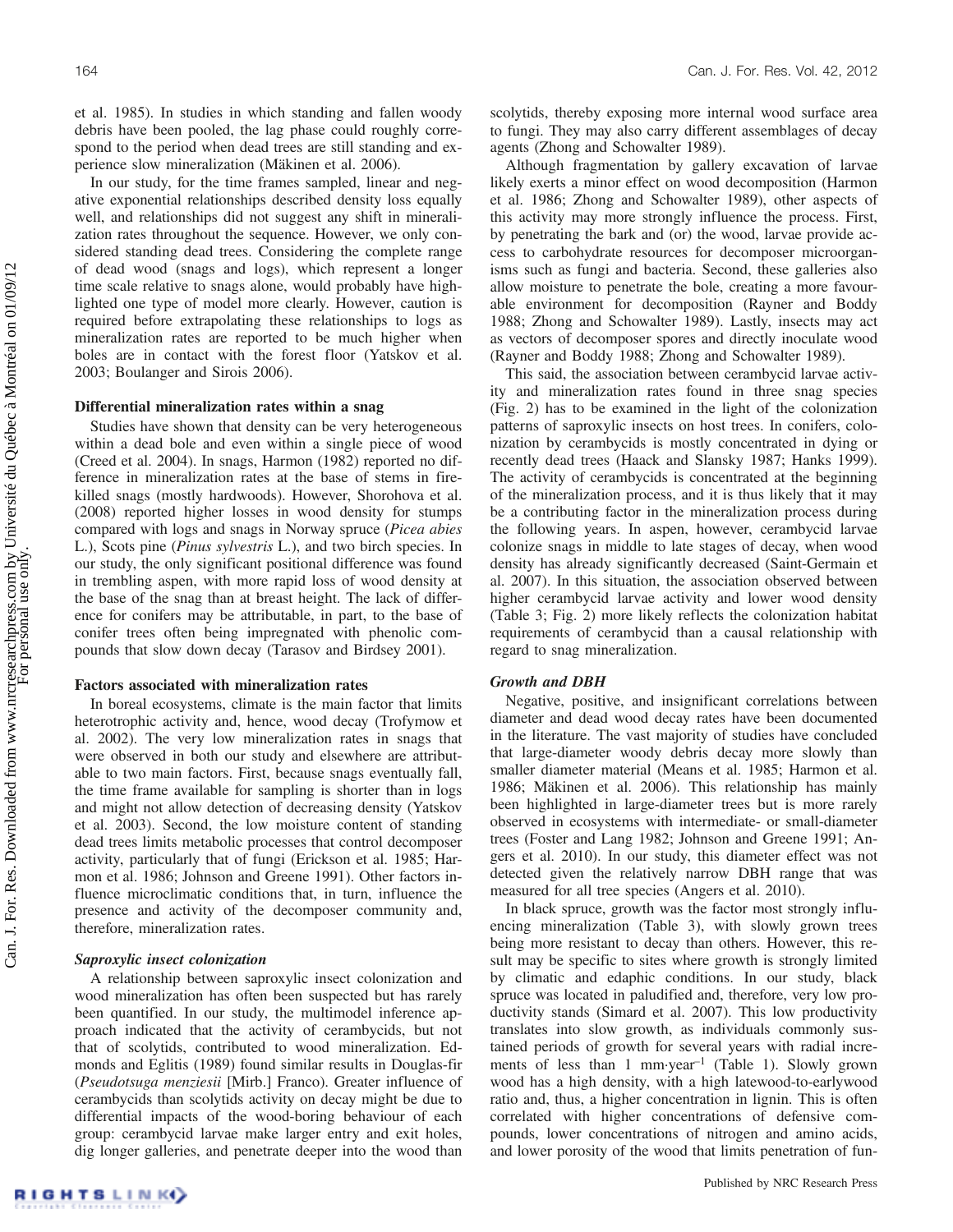gal hyphae through the tissue (for a review, see Edman et al. 2006). Lower rates of wood density loss in slowly grown wood were also found for Picea abies (Edman et al. 2006). Finally, within our low productivity stands, the slow growth of trees is linked with correspondingly smaller trees, which likely explains the counterintuitive relationship that we obtained between black spruce DBH and mineralization in which trees with smaller DBH decayed more slowly than larger ones.

# Conclusion

Results from this study clearly show that most tree species did experience mineralization while standing dead. Snags can experience a considerable decrease in wood density, sometimes by as much as half their initial value, and still maintain enough mechanical resistance to remain upright. In addition, although they may share similar environments, snags of different tree species responded in an individualistic manner to mineralization. Our results also show that mineralization is not only influenced by the postmortem history of snags (time since death), but also by features acquired while the tree was living (growth).

The microclimatic context in which dead trees decompose also seems to be an important factor to consider and could explain why some studies have observed mineralization at the snag stage while others have not (Johnson and Greene 1991; Yatskov et al. 2003). In this study, only a limited number of factors were considered, whereas the main agents of decay, fungi, were not. Further studies are needed to understand more thoroughly the mineralization process in snags, particularly with regards to biotic decomposer agents such as fungi.

### Acknowledgements

We are deeply grateful to I. Béchard, A. Charaoui, S. Laurin-Lemay, D. Lesieur, C. Loiseau, and A. Roby for their assistance both in the field and in the laboratory. Special thanks are due to D. Charron, N. Fenton, A. Nappi, and M. Simard for information about the sites. S. Daigle, M. Mazerolle, and H. Asselin provided advice regarding statistical analyses. We thank William F. J. Parsons for editing the text. L. Daniels, D. Gagnon, D. Kneeshaw, and five anonymous reviewers provided helpful comments on an earlier version. This study was conducted with the financial support of the Natural Sciences and Engineering Research Council of Canada (NSERC) (Ph.D. scholarship to V.A. Angers, NSERC discovery grants to P. Drapeau and Y. Bergeron), the Fonds québécois de la recherche sur la nature et les technologies (FQRNT) (Ph.D. scholarship to V.A. Angers, grants to P. Drapeau and collaborators from the Actions Concertées – Fonds forestier program and the Équipe de recherche program), the NSERC–UQAT–UQAM Industrial Chair in Sustainable Forest Management (Ph.D. scholarships to V.A. Angers, funding to P. Drapeau and Y. Bergeron), and the Lake Duparquet Research and Teaching Forest.

# References

Alban, D.H., and Pastor, J. 1993. Decomposition of aspen, spruce, and pine boles on two sites in Minnesota. Can. J. For. Res. 23(9): 1744–1749. doi:10.1139/x93-220.

- Angers, V.-A., Drapeau, P., and Bergeron, Y. 2010. Snag degradation pathways of four North American boreal tree species. For. Ecol. Manage. 259(3): 246–256. doi:10.1016/j.foreco.2009.09.026.
- Basham, J.T. 1991. Stem decay in living trees in Ontario's forests: a user's compendium and guide. Forestry Canada, Ontario Region, Great Lakes Forestry Centre, Sault Ste. Marie, Ontario, Information Report O-X-408.
- Bergeron, Y., Gauthier, S., Flannigan, M., and Kafka, V. 2004. Fire regimes at the transition between mixedwood and coniferous boreal forest in northwestern Quebec. Ecology, 85(7): 1916–1932. doi:10.1890/02-0716.
- Bond-Lamberty, B., and Gower, S.T. 2008. Decomposition and fragmentation of coarse woody debris: re-visiting a boreal black spruce chronosequence. Ecosystems (N.Y.), 11(6): 831–840. doi:10.1007/s10021-008-9163-y.
- Bond-Lamberty, B., Wang, C., and Gower, S.T. 2002. Annual carbon flux from woody debris for a boreal black spruce fire chronosequence. J. Geophys. Res. 107, 8220. doi:10.1029/ 2001JD000839.
- Boulanger, Y., and Sirois, L. 2006. Postfire dynamics of black spruce coarse woody debris in northern boreal forest of Quebec. Can. J. For. Res. 36(7): 1770–1780. doi:10.1139/x06-070.
- Brais, S., Paré, D., and Lierman, C. 2006. Tree bole mineralization rates of four species of the Canadian eastern boreal forest: implications for nutrient dynamics following stand-replacing disturbances. Can. J. For. Res. 36(9): 2331–2340. doi:10.1139/x06-136.
- Burnham, K.P., and Anderson, D.R. 2002. Model selection and multimodel inference: a practical information-theoretic approach. 2nd ed. Springer-Verlag, New York.
- Creed, I.F., Webster, K.L., and Morrison, D.L. 2004. A comparison of techniques for measuring density and concentrations of carbon and nitrogen in coarse woody debris at different stages of decay. Can. J. For. Res. 34(3): 744–753. doi:10.1139/x03-212.
- Dansereau, P.-R., and Bergeron, Y. 1993. Fire history in the southern boreal forest of northwestern Quebec. Can. J. For. Res. 23(1): 25– 32. doi:10.1139/x93-005.
- Drapeau, P., Nappi, A., Imbeau, L., and Saint-Germain, M. 2009. Standing dead wood for keystone bird species in the eastern boreal forest: managing for snag dynamics. For. Chron. 85: 227–234.
- Edman, M., Möller, R., and Ericson, L. 2006. Effects of enhanced tree growth rate on the decay capacities of three saprotrophic wood-fungi. For. Ecol. Manage. 232(1–3): 12–18. doi:10.1016/j. foreco.2006.05.001.
- Edmonds, R.L., and Eglitis, A. 1989. The role of the Douglas-fir beetle and wood borers in the decomposition of and nutrient release of Douglas-fir logs. Can. J. For. Res. 19(7): 853–859. doi:10.1139/x89-130.
- Environment Canada. 2010. National Climate Data and Information Archive. Available from http://www.climate.weatheroffice.gc.ca/ climate\_normals/results\_e.html [accessed 20 March 2011].
- Erickson, H.E., Edmonds, R.L., and Peterson, C.E. 1985. Decomposition of logging residues in Douglas-fir, western hemlock, Pacific silver fir, and ponderosa pine ecosystems. Can. J. For. Res. 15(5): 914–921. doi:10.1139/x85-147.
- Foster, J.R., and Lang, G.E. 1982. Decomposition of red spruce and balsam fir boles in the White Mountains of New Hampshire. Can. J. For. Res. 12(3): 617–626. doi:10.1139/x82-094.
- Graham, R.L., and Cromack, K., Jr. 1982. Mass, nutrient content, and decay rate of dead boles in rain forests of Olympic National Park. Can. J. For. Res. 12(3): 511–521. doi:10.1139/x82-080.
- Haack, R.A., and Slansky, F., Jr. 1987. Nutritional ecology of woodfeeding Coleoptera, Lepidoptera and Hymenoptera. In Nutritional ecology of insects, mites, spiders, and related invertebrates. Edited by F. Slansky and J.G. Rodriguez. John Wiley & Sons, New York.